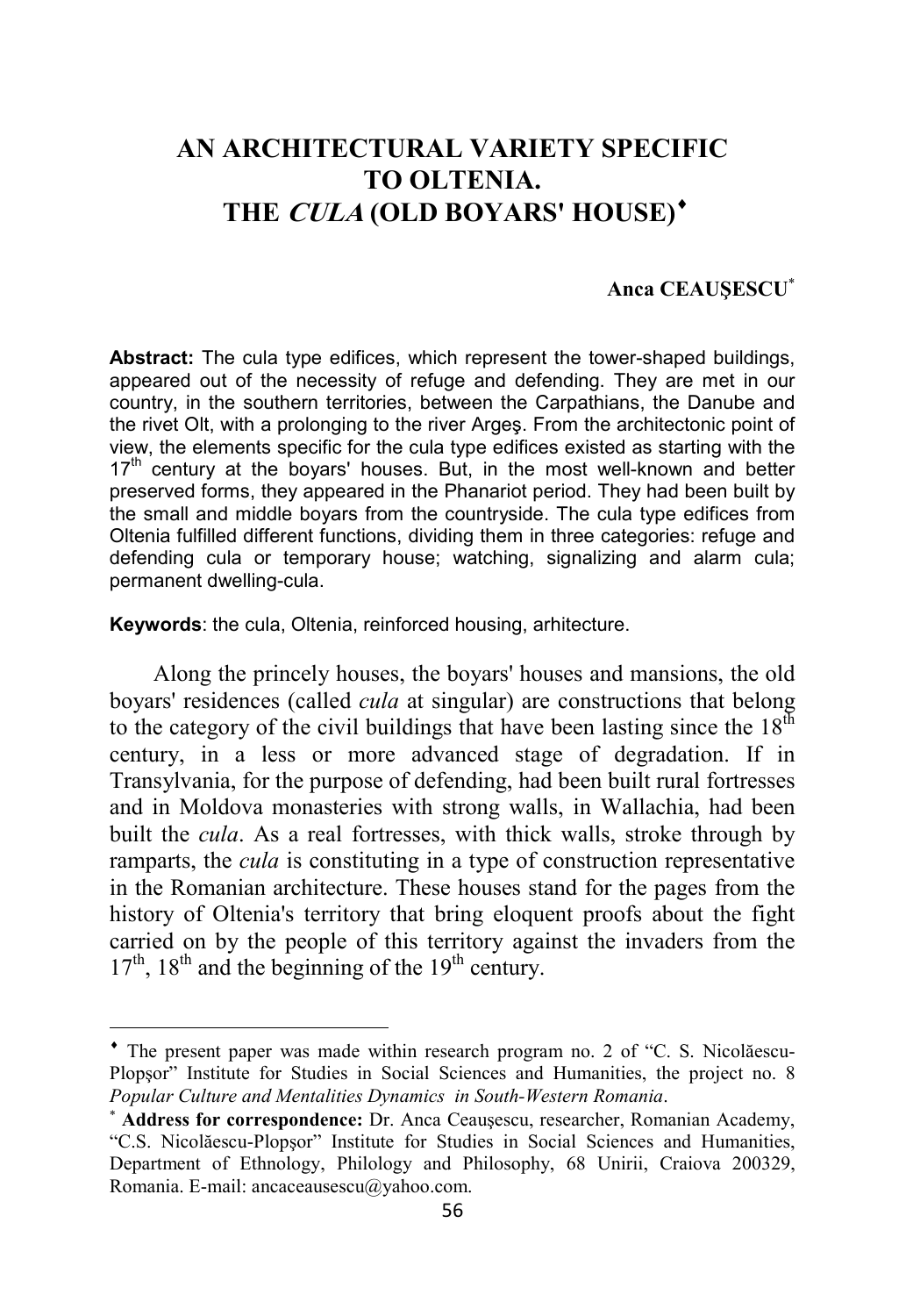In our country, the *cula* appear in the southern territories, comprised between the Carpathians, the Danube and river Olt, with extension to the river Argeş (fig. no. 1). But, the spreading area of this type of construction, well-defined starting with the  $18<sup>th</sup>$  century, is extending in the entire Balkans' space, especially in Albania and Serbia. It is also present in the regions from France, Spain and Italy.

According to the definition from dictionary, the *cula* represents: "1. tower shaped building, with the rectangular base (that functioned, in the past, as a defending place). 2. (Arch.) Circular tower, cupola, arch. Vaulted tower in the princely palace, in which was kept the treasury. 3. (Arch.) Vaulted cellar; underground gallery. 4. (Arch.) Boyars' mansion, (fortified) house of an estate's landlord"<sup>1</sup> . The researcher who concerned himself with this type of construction defined it as: "fortified rural house, with several superposed floors, having a door braced with iron, protected with an oak bar that it is placed crosswise towards the interior in order to enhance its resistance. The door sometimes has lateral ramparts for the purpose of firing with a rifle from the interior"<sup>2</sup>, "fortified tower-shaped dwelling, a «fortress-house»<sup>3</sup>.

As regarding the etymology of the word "*cula*", it derives from the Turkish word "Kula" that it is used with the significance of tower. Yet, this doesn't mean that the construction has the same origin.



Fig. no. 1 The spreading of the *cula* type edifices in Oltenia (remake after Radu Creţeanu, Sarmiza Creţeanu, 1969)

 $\overline{\phantom{0}}$ 

<sup>&</sup>lt;sup>1</sup> \*\*\*, *Romanian Explicative Dictionary*, the second edition, The Romanian Academy, "Iorgu Iordan" Institute of Linguistics, Bucharest, Univers Enciclopedic, 1998, p. 247.

<sup>2</sup> N. Ghica-Budeşti, *Evoluţia arhitecturii în Muntenia şi Oltenia*, IV. *Noul stil românesc din veacul al XVIII-lea*, "Datina Românească", Vălenii de Munte, 1936, p. 118.

<sup>3</sup> Radu Creţeanu, Sarmiza Creţeanu, *Culele din România*, Bucharest, Meridiane, 1969, p. 6.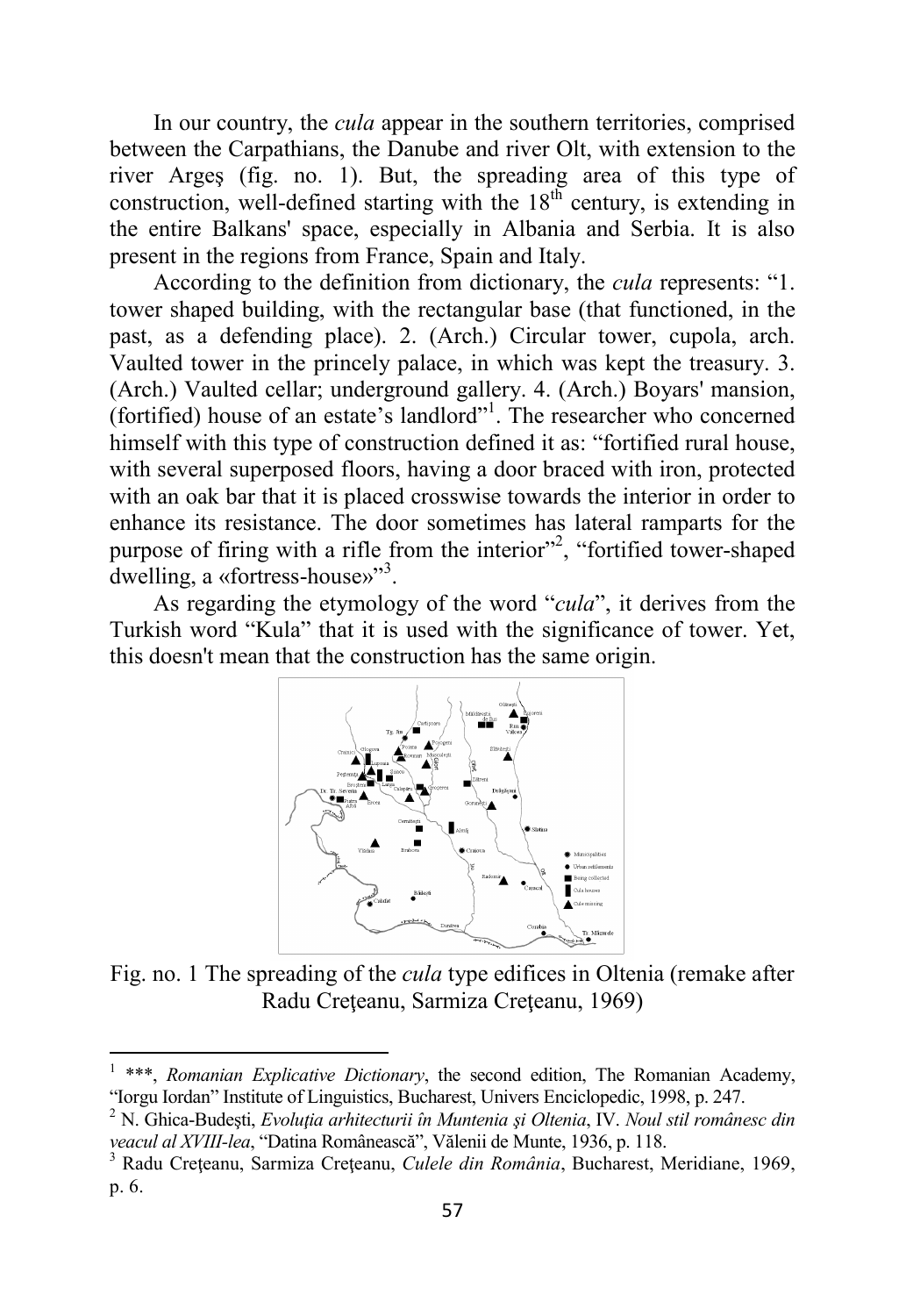In some researchers' opinion<sup>4</sup>, the model of the Romanian *cula* type edifices was borrowed from the Balkan Peninsula. Corina Nicolescu sustains the idea that, through its structure and the construction pattern, the *cula* type edifices are related to the tower-houses spread in the Balkan region and considers that from here they passed to the north of the Danube<sup>5</sup>. Indeed, the fact that in our country the *cula* type buildings are present only in Oltenia, in the region of frontier with Bulgaria and Serbia, can sustain this opinion. But, the affirmation lacks, somehow, grounded arguments, because the simple resembling in name and form with the constructions from the south of the Danube can't be decisive in this respect.

The similarities between Balkans' *cula* and that from Oltenia are, indeed, numerous but they resulted from their development in the same historic circumstances. When the Turks had come in this part of Europe, they had found the old Roman guarding towers that were corresponding to their fundamental need of defending the empire; they had copied and had reproduced them exactly<sup>6</sup>. In the south of the Danube, they were necessary for a longer time than in the Romanian territories, fact that determined the maintaining of the Roman shape, while in Oltenia the cula type edifices reached an evolved stage. So, "a Balkan influence on the *cula* type edifices from Oltenia can't be taken into consideration but only to prove, in the Balkan area, the existence of the tower-shaped *cula*, with a veranda of arched poles above, with the same constructive type and with an interior structure"<sup>7</sup>. Moreover, the constructive characteristic of the Romanian *cula*, determined Grigore Ionescu to consider it as having some original features: "Belonging to the art genre called citadel, whose far origin must be sought in Persia and Minor Asia, related as concept with the fortified house spread during the Turkish occupation in the Balkan countries, in Macedonia, in Bulgaria, in Albania, in Serbia, the Romanian *cula* represents a version with many original features"<sup>8</sup>. Furthermore, such constructions, equipped with defending means, existed in Oltenia starting with the  $17<sup>th</sup>$  century, such is, for example, the house of the Glogoveanu boyars from the village Glogova, Gorj District.

 4 Al. Tzigara Samurcaş, "Arta în România", in *Convorbiri literare*, XLI, (1907), no. 1 (January), p. 91-92.

<sup>5</sup> Corina Nicolescu, *Case, conace şi palate vechi româneşti*, Bucharest, Meridiane, 1979, p. 17.

<sup>6</sup> Iancu Atanasescu, Valeriu Grama, *Culele din Oltenia*, Craiova, Scrisul Românesc, 1974, p. 19.

<sup>7</sup>  *Ibid*.

<sup>8</sup> Grigore Ionescu, *Arhitectura pe teritoriul României de-a lungul veacurilor*, Bucharest, Ed. Academiei R.S.R., 1982, p. 451.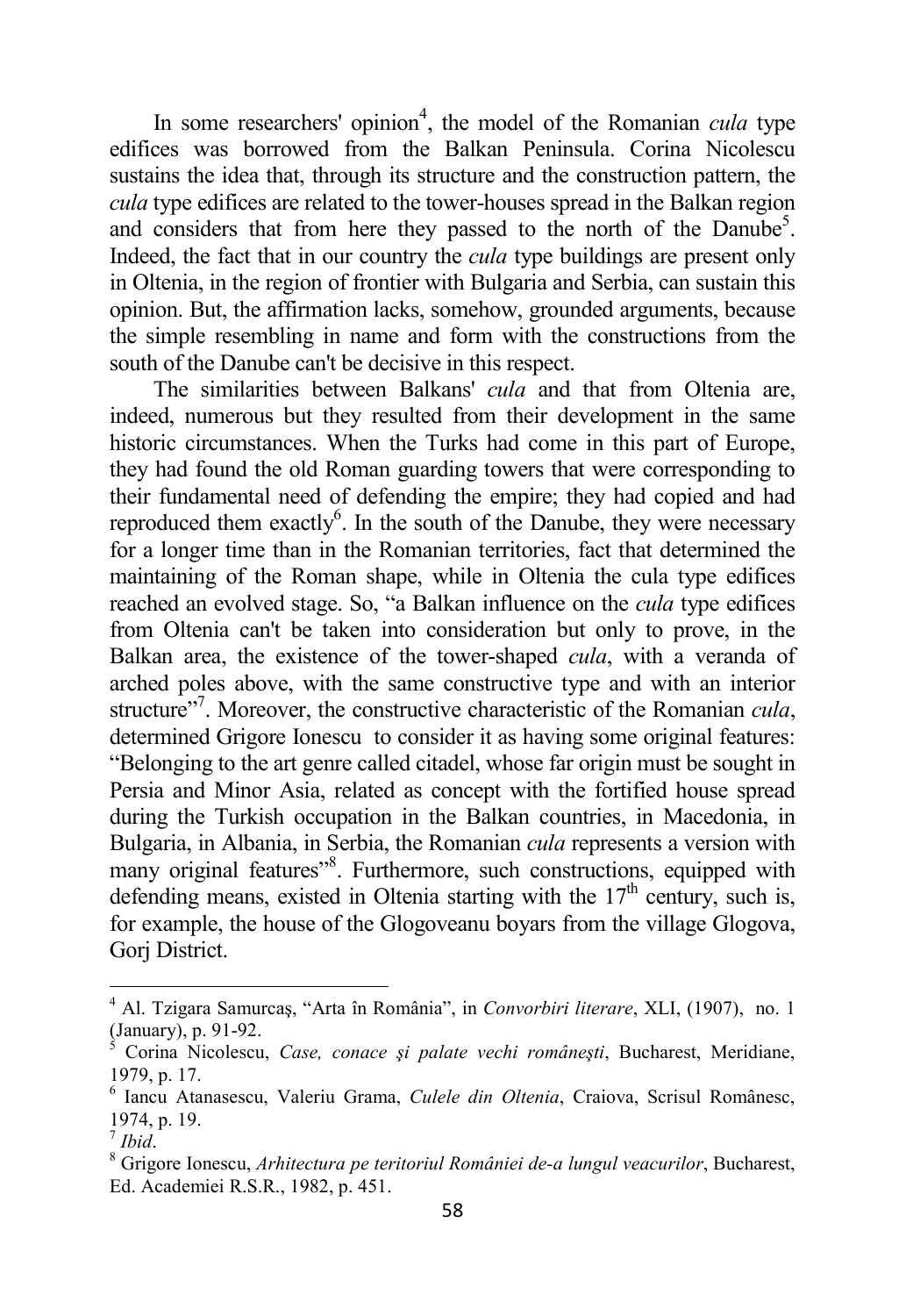On the other side, we must take into consideration the genesis of the cula type edifices and the role that the peasants' houses from the Subcarpathian region. Radu and Sarmiza Creteanu find a striking similarity between these and the *cula* type edifices: "with their socle made of masonry work or boulders, high and stroke through by ramparts and with the interior staircase that allows the access to the fists floor, these houses – numerous in the past in the Subcarpathian area of Wallachia, but not anymore today – often present the pronounced appearance of a small *cula*" 9 . In the architecture of the *cula* we discover constructive elements and techniques taken from the peasants' dwellings. The frame work from the brick laying of the last floor of the *cula* from Brabova (Dolj District) constitutes a proof in this respect, attributing the construction from the Dolj District locality to the type of original Romanian *cula*, with a pronounced autochthonous character<sup>10</sup>.

The cula from Oltenia comes from the tower-*cula* that originated, in its turn, from the fortified tours that functioned as a guard and watch position. These constructions appeared from the necessity of refuge and defending of some wealthy families but also because they wanted to supervise everything that was happening around them. Because the lack of the evidences, we can't precisely establish the date when the first *cula* appeared in our country. What it is know, is the fact that, certainly, the oldest *cula* type buildings, known in Wallachia, date from the first half of the  $18<sup>th</sup>$  century<sup>11</sup>. But, characteristic features of the *cula* type edifices had already existed from the first half of the  $17<sup>th</sup>$  century, at some of the boyars' houses. They took shape in a general situation of insecurity and fear that was characterizing that time the south part of the country, because of the invasions that came across the Danube. The weakening of the central power that didn't have any resources for securing the country's defensive system, determined the boyars to take security measures for their life and properties. In this way, there appeared the fortified boyars' buildings, considered by some researchers as being precursory to the properly *cula* type edifices<sup>12</sup>.

But the real *cula* type edifices, in their most known and well-preserved shapes, appeared in the Phanariot era. They had been built by the small and middle boyars from the countryside, as a refuge and defending post in front of the Turkish plundering bands. The rulers and the great boyars had built

 9 Radu Creţeanu, Sarmiza Creţeanu, *Culele*, p. 11.

<sup>10</sup> Elisabeta Ancuţa-Ruşinaru, "Despre două cule din judeţul Dolj", în *Revista muzeelor şi monumentelor. Monumente istorice şi de artă*, year XLVIII, no. 2, 1979, p. 77.

<sup>11</sup> Grigore Ionescu, *Arhitectura*, p. 456.

<sup>&</sup>lt;sup>12</sup> Radu Crețeanu, Sarmiza Crețeanu, *Culele*, p. 10.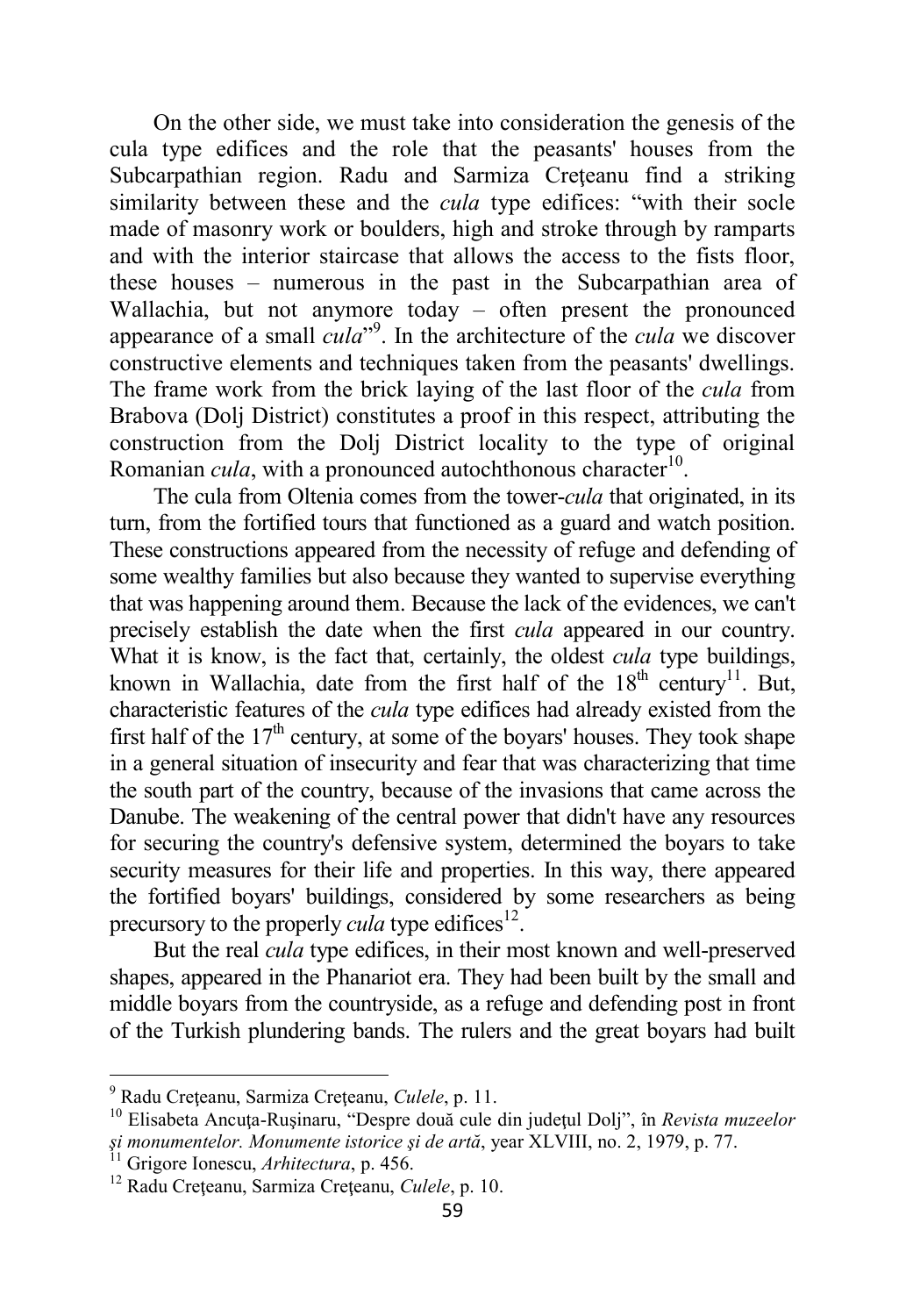churches and monasteries with fortified walls. There are well-known, at the beginning of the  $19<sup>th</sup>$  century, the Turkish invasions that had came from over the Danube, of the pasha from Vidin, Osman Pasvan-Oglu, (1801-1802, 1806) and also the devastating incursions of the bands of thugs (called *cârjalii*) or the groups of outlaws (*haiduci*) that attacked the villages and the cities from the north of the Danube. Facing this situation, the wealthier dwellers tried to defend their goods by themselves, building fortified houses that were assuring them a certain protection. Such dwellings, built by the constructors from the rural environment, were similar to the towers. They were all built with thick walls, fortified, stroke through by ramparts, had massive doors and deep cellars.

But the emerging of the *cula* in this period is tightly related to different causes. The boyars were also afraid by the possible rebellions of the peasants, subjected to numerous abuses, impoverished by taxes and duties. That's why, many of the *cula* edifices were built near the mansions and the boyars' houses, especially near those that functioned as guarding and signalling posts. Around them, the terrain was cleared in order to observe the possible attacks.

At that time, the *cula* type buildings had a ground floor, used as a cellar, and one or two floors, to which the access was done on an interior staircase. The construction had two exists: one in the front and another on the opposite side, where the security staff was. At the last level, above the front exit, there was a look-out tower sustained by wooden pillars.

During the Turkish invasions from the end of the  $18<sup>th</sup>$  century and the beginning of the next one, a great number of *cula* type edifices and watching-tower that formed, along with several monasteries, a communication, defending and security network on the courses of the main rivers near the Carpathians or in the Oltenia's Subcarpathic region<sup>13</sup>. Therefore, the *cula* had an important role in preventing the attacks of the invaders. The danger signal was transmitted at night, with the help of the fire and during the day, with smoke. This was launched from the watchingtowers near the Danube and was directed to all the dwellers from the villages and cities, no matters the social class to which they belonged. In a relatively short period of time, the news of the danger arrived to the north side of the Wallachian Plain. Such a communication network was made of the *cula* type buildings from the Valea Jiului. The signal started from the cula-tower from Zăvalu to the hermitage Robaia and from here to the *cula* type buildings from Foişoru, Ţuglui, Braniştea, all the way to Craiova.

 $\overline{a}$ 

<sup>13</sup> Teodor Octavian Gheorghiu, *Arhitectura medievală de apărare din România*, Bucharest, Editura Tehnică, 1985, p. 308.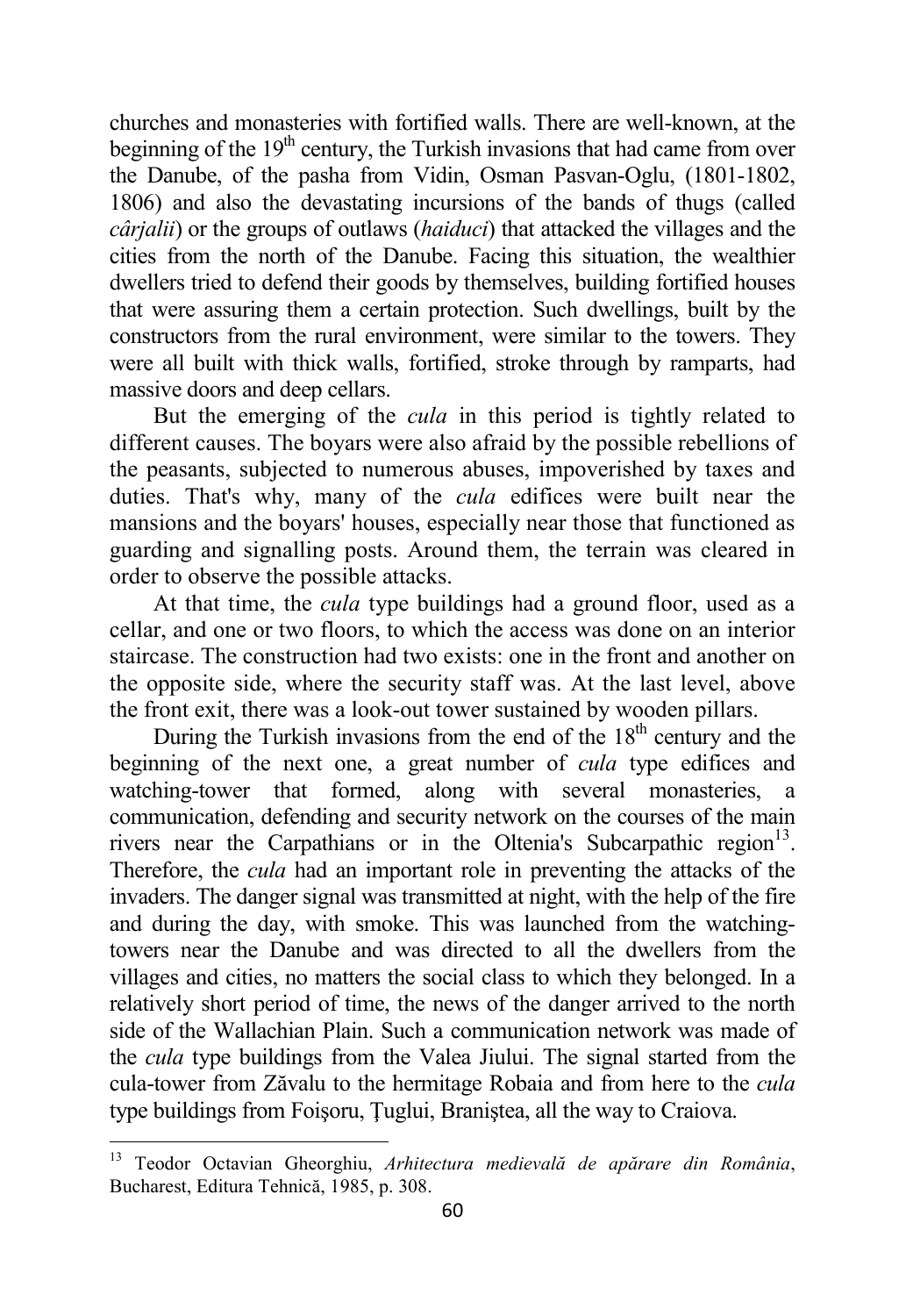Also, numerous cula type edifices had been built during the ruling of Tudor Vladimirescu, many of those who constructed such structures being Tudor's pandour captains<sup>14</sup>.

Although the *cula*, from the architectonic point of view, had as a model the boyars' house that existed at that time and that, due to the needs of defending against the groups of invaders who had come from the Turkish garrisons over the Danube, had to be fortified<sup>15</sup>. Most of them were placed on the top of the hills, in the points with a wide view that would offer good visibility. The building materials were diverse, according to the resources of the person who was building it, the local raw material, but also to the purpose for which they had been built. Generally, the walls were masonry-worked (quarry or river stones, burned brick or stones mixed with bricks) or wooden. No matters the construction material, all the walls were consolidated with oak beams, put as a part integrated in the masonry layer at diverse floors<sup>16</sup>. The thickness of the walls wasn't uniform to the last floor, but it was reduced with almost 10-15 cm at each level.

The most spread type of Romanian *cula* is that of a prismatic building, with square or rectangular, very similar to the square one, plan. Such a *cula* includes a ground-floor and one or two floors. The walls are made of stone or brick, with the thickness varying from 0.7-1 m, plastered and painted in white. The ground-floor, with one or two rooms, was used for depositing food, tools and, in case of danger, animals. Its walls were stroke through by ramparts (very narrow orifices). The floors had the rooms in which people lived, whose number varied according to the size of the *cula* and its functions. The rooms had low heights, of 2.5 m and are covered with boards made of thick oak beams<sup>17</sup>. The connection between the ground-floor and the other floors was made through an interior wooden staircase. At the Romanain *cula*, the staircase was fixed, unlike those from the Bulgarians and Turks, where it was detachable or retractable to the superior side.

At the last floor, the *cula* from Oltenia, near the dwelling rooms, had also a veranda (look-out tower) with arcades supported by short and thick cylindrical columns made of bricks<sup>18</sup>. It was always situated on the side

 $\overline{\phantom{0}}$ 

<sup>14</sup> M. Davidescu, *Monumente istorice din Oltenia*, Bucharest, Meridiane, 1964, p. 40.

<sup>15</sup> A. Pănoiu, *Arhitectura şi sistematizarea rurală în judeţul Mehedinţi (sec. XVIII-XIX)*,

Bucharest, National Museum of History, 1983, p. 178.

<sup>16</sup> Iancu Atanasescu, Valeriu Grama, *Culele din Oltenia*, p. 42.

<sup>17</sup> Grigore Ionescu, *Arhitectura*, p. 452.

<sup>18</sup> Radu Creţeanu, Sarmiza Creţeanu, *Culele*, p. 14.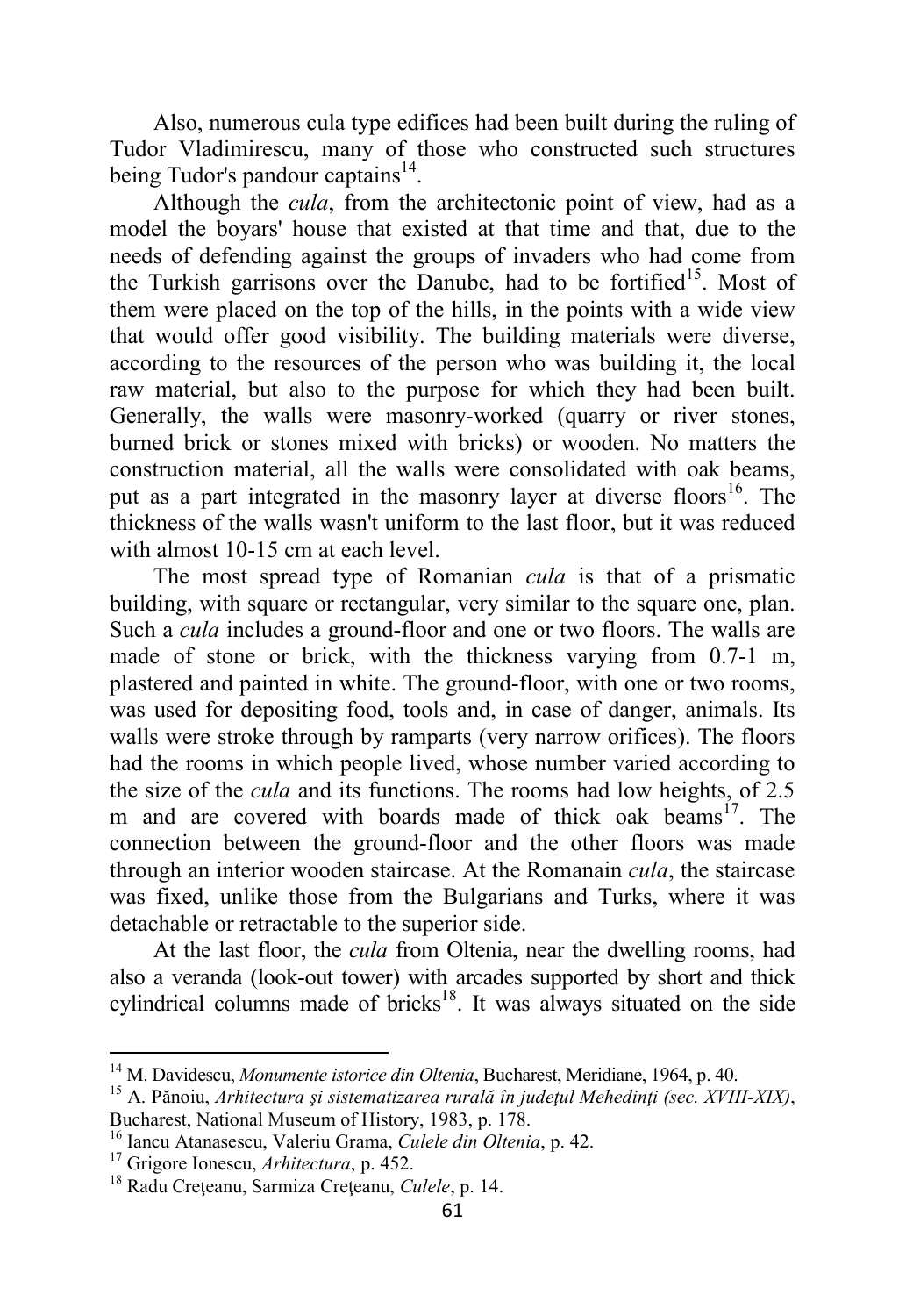from where it might have come an attack. From here it comes its important role, of watching and signalling spot. This fact expresses either the fact that they wanted to use the rustic porch or it might have developed under the influence of the Brâncoveanu style architecture. The look-out tower is specific for the *cula* from Oltenia and lacks entirely in other regions.

The access in the *cula* is done through a door, usually situated on the main facade or one of the lateral sides, made of oak beams, having a locking system and being flanked by ramparts.

The oral tradition mentions the existence in the *cula* type edifices of some vaults – hidden places in which the boyars kept their values (money, guns, jewellery, muniments etc.) that were better preserved there in case of attacks. They were situated under the steps of the staircase that provided access to the superior floors or in other secret places (behind the icons or pictures, in the spots the lamp posts were fixed etc.).

In Oltenia was developed the type of residence-*cula*, with an open gallery at the last level and the annexe-*cula* of the residence<sup>19</sup>. If we take into consideration the structure variations, the *cula* from Oltenia has two floors (those from Curtişoara, Măldăreşti, Cernăteşti, Brabova etc.) or only one floor (Tudor's cula from Cerneți – Piatra Albă, the *cula* edifices from Broşteni, Bujoreni, the former *cula* from Radomir etc.).

The elements that characterize the architecture of the *cula* existed, as we were saying, starting with the  $17<sup>th</sup>$  century, at the boyars' houses. Such a house-*cula* is that of the Glogoveanu boyars, built in the village and commune Glogova, placed on the left bank of the river Motru (fig. no. 2).



Fig. no. 2. A. The house of the Glogoveanu boyars (Glogova, Gorj District); B. The plan of the ground floor

l

<sup>19</sup> Teodor Octavian Gheorghiu, *Arhitectura medievală*, p. 308.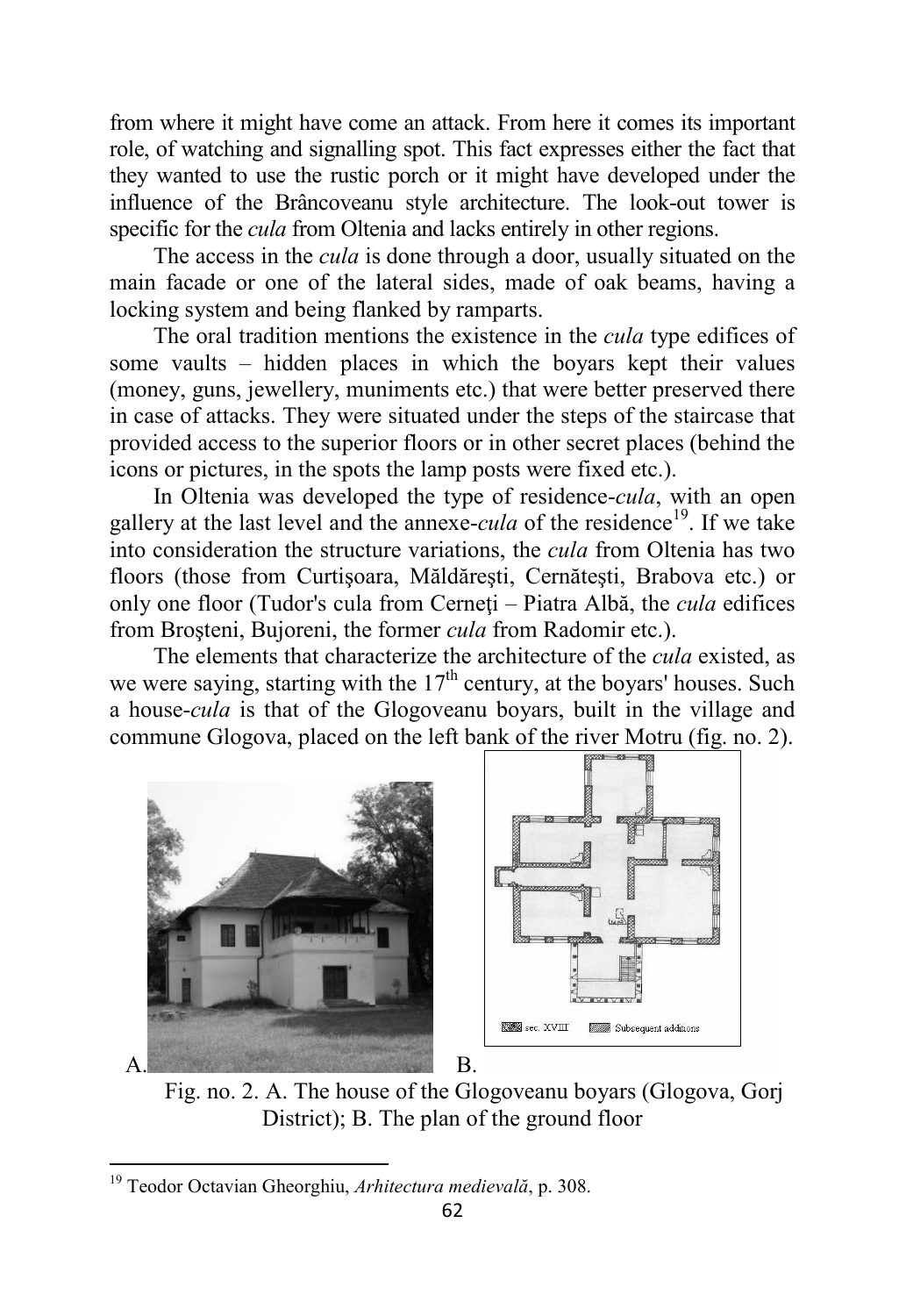It seems that as regarding the building of the house, can be distinguished two different architectonic stages. In the first stage, it was built a cellar on the ground, construction attributed to Necula Glogoveanu, documentary attested at the beginning of the  $17<sup>th</sup>$  century. There were made thick walls, of almost a meter and a half, form narrow bricks, with river boulders at the basis<sup>20</sup>, stroke through by many ramparts. Consequently, starting from that period, appeared some elements of fortification specific for the *cula* buildings. The cellar was made of two rooms with cylindrical vaults and strong arches. A detailed description of those architectural elements is realized by Ileana Cioarec in her study about the Glogoveanu boyars: "in the first room there is only one arch, and in the second, there are six arches that lean upon the walls and the two square-shaped piastres. In the bottom of the last room there is a section that doesn't have a vault, but a straight, wooden ceiling. In this place it used to be a trap door whose opening, now covered, can be observed at the extremity of the ceiling. This trap could be used only to descend in the cellar and not as a stair that allowed the access into the house"<sup>21</sup>. The entrance into the cellar is done on the south-eastern lateral facade, similar to that from a *cula*. In her study on the masonry civil architecture from Wallachia from the  $14<sup>th</sup>$ -18<sup>th</sup> centuries. Sinigalia Tereza shows the presence, on the side opposed to the entrance, of another  $\text{cellar}^{22}$ .

In the  $18<sup>th</sup>$  century there had been done additions, consisting of a floor and two exits. The author was either Matei Glogoveanu, imperial councilor under the Austrian regime, or his son Ionită Glogoveanu. The frontal exit includes the entrance and the staircase with access at the first floor and, above, a look-out tower leaned upon wooden pillars and that from the opposite side was a guarding building that had ramparts<sup>23</sup>. Above it there was the *sacnasiu* (a small room, prominent as compared with the facade of the building, enclosed with windows or shutters). In this stage also, there had been remade entirely the floor "slightly overhanging in the continuous console"<sup>24</sup>.

l

<sup>20</sup> Cristian Moisescu, *Arhitectura epocii lui Marei Basarab*, Bucharest, Meridiane, 2002, p. 49.

<sup>21</sup> Ileana Cioarec, *Boierii Glogoveni*, Craiova, Alma, 2009, p. 50.

<sup>22</sup> Tereza Sinigalia, *Arhitectura civilă de zid din Ţara Românească în secolele XIV-XVIII*, Bucharest, Vremea, 2000, p. 331

<sup>&</sup>lt;sup>23</sup> Radu Crețeanu, Sarmiza Crețeanu, *Culele*, p. 16.

<sup>24</sup> Cristian Moisescu, *Arhitectura*, p. 49.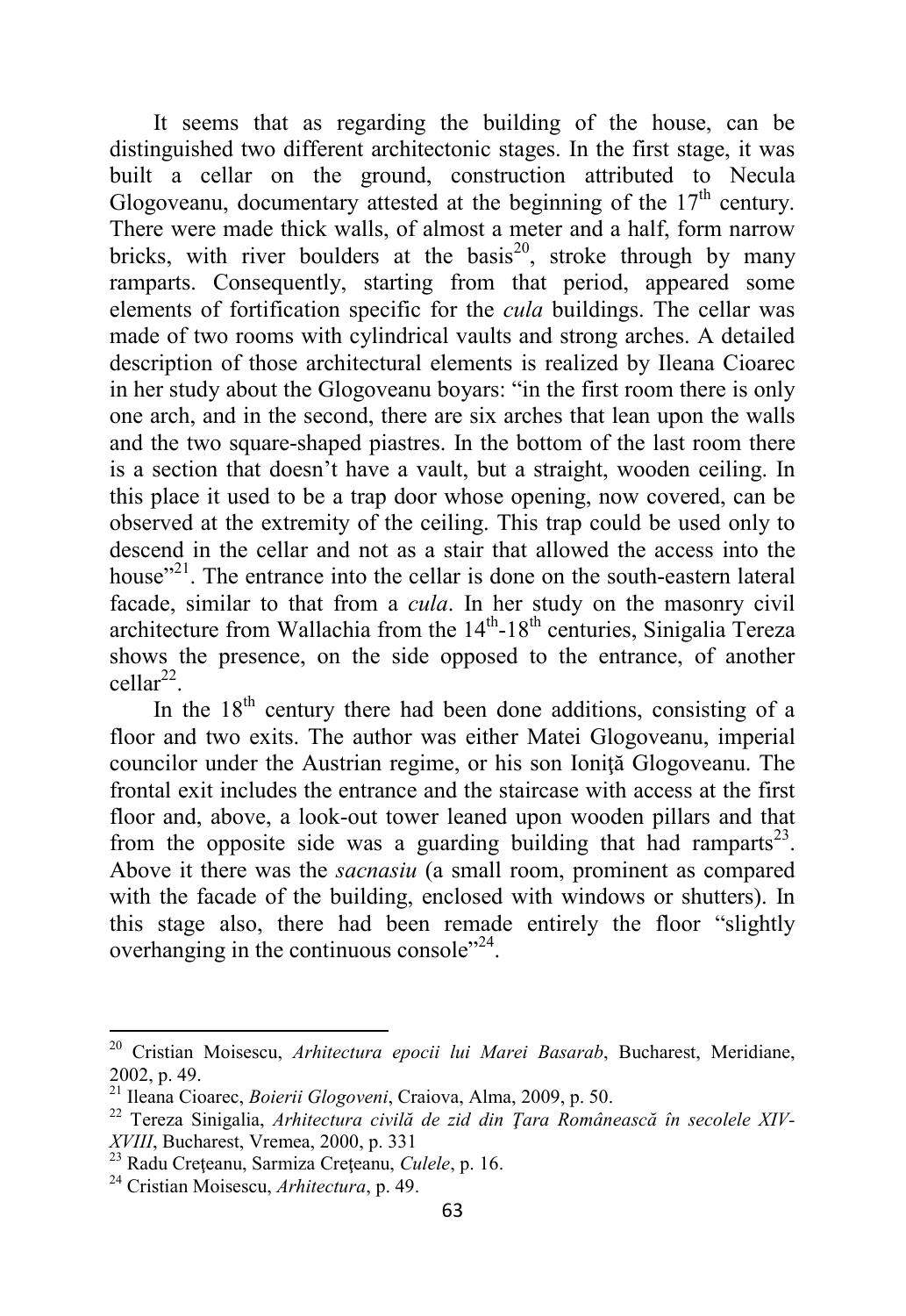The look-out tower, characteristic for this type of house from Oltenia, has a brick and mortar parapet and it is limited by a row of wooden columns that support six beams, made from the same material, nicely shaped and ornamented with notches $2<sup>5</sup>$ . From here, it continues with a central corridor, entering into the five rooms of the ground-floors, two on each side and one at the bottom, the *sacnasiu*. After the enlarging done in the  $18<sup>th</sup>$  century, the construction gains the features of a boyars' house and fortress, in the same time.

In the second half of the  $18<sup>th</sup>$  century, the constructive and architectonic forms are more evolved. The aspect of fortified house was starting to be attenuated. The most conclusive example in this regard is that of the two *cula* type edifices from Măldăreşti, Vâlcea District: the Greceanu cula and Duca cula. The oldest of them, Greceanu cula, was built towards the end of the  $18<sup>th</sup>$  century by Nae Paharnicul, as an addition to the defending tower from the anterior century, becoming a fortified dwelling. Its plan had the shape of the letter L. The *cula* was made of a ground floor and two more floors. Unlike the anterior constructions, the cellar of the *cula*, made of three rooms, is slightly deepened into the ground, has a separate entrance and doesn't communicate with the rest of the building<sup>26</sup>. The entrance at the first floor is separated and it is done through a door placed little higher as confronted to the ground level, strengthened and provided with a defending rampart. The rooms in which people inhabited from the two floors are covered with cylindrical vaults, nicely decorated and, also, the look-out tower, placed at the superior floor, on the corner, above the staircase. At the intermediary floor, the *cula* has a "loggia".

Once with the disappearance of the invasions' danger and with the ceasing of the peasants' rebellions, the *cula* type edifices lost their initial use. Some of them were renovated and transformed in common houses. As Grigore Ionescu said, "naturalizing as a dwelling for the freeholders and gents, the *cula*-house loses entirely its aspect of fortified construction and gains, with the help of the local masons, a new look with a national character"<sup>27</sup>. Others, were deserted and few of them transformed in museums.

 $\overline{a}$ 

<sup>&</sup>lt;sup>25</sup> Grigore Ionescu, *Arhitectura pe teritoriul* ..., p. 461; Anca Brătuleanu, *Curti domnesti şi boiereşti din Romînia. Valahia veacurilor al XVII-lea şi al XVIII-lea*, Bucharest, Ed. Simetria, 1997, p. 89

<sup>26</sup> Radu Creţeanu, Sarmiza Creţeanu, *Culele*, p. 25.

<sup>27</sup> Grigore Ionescu, *Arhitectura populară în România*, Bucharest, 1971, p. 64.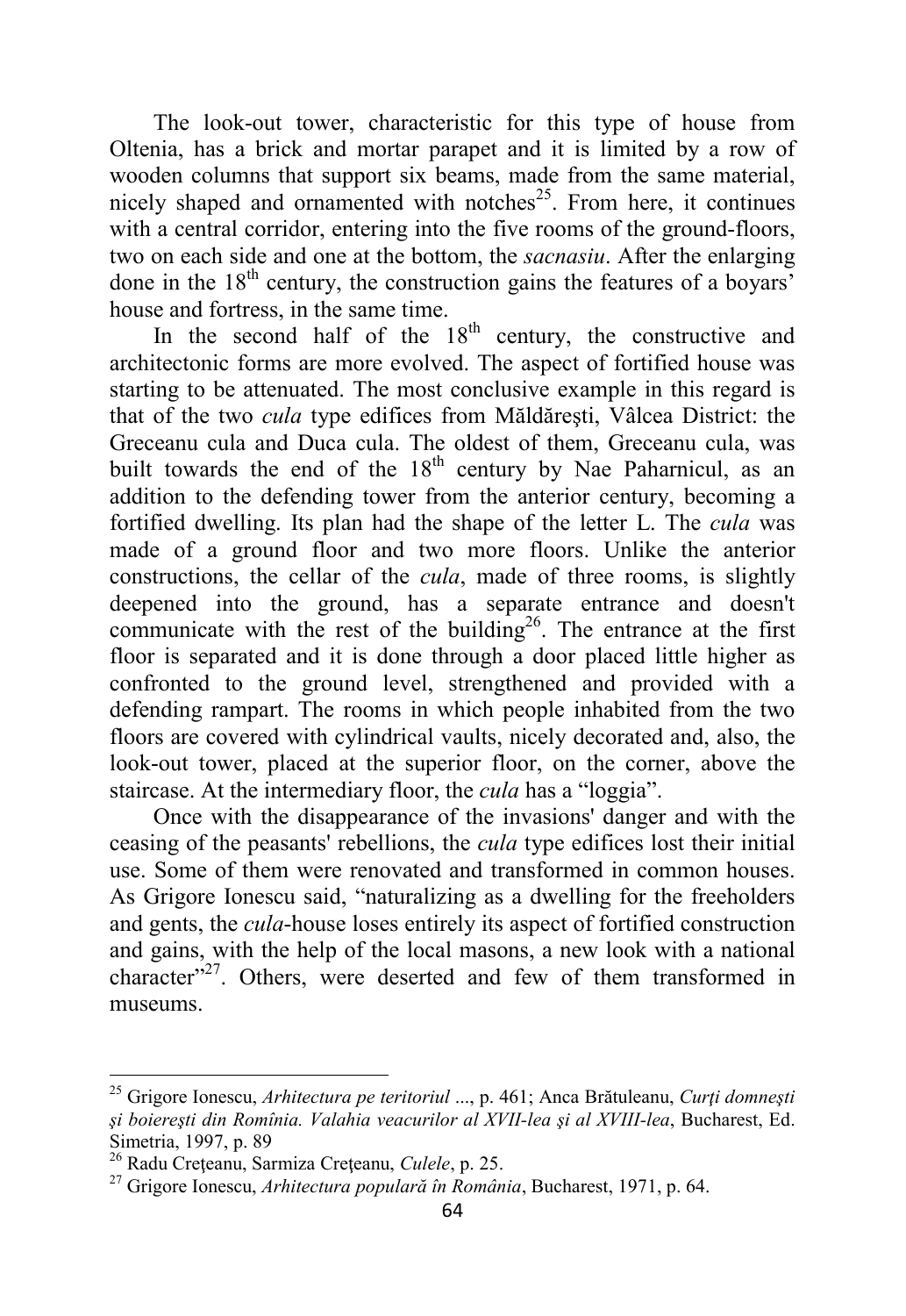It is the case of the *cula* from Cernăteşti (commune Cernăteşti, Dolj District) built in the second half of the  $18<sup>th</sup>$  century (fig. no. 3). The building has a rectangular plan, with the sides of 9 and 7 m. The cellar has a direct entrance, placed on the same facade with the floor entrance. Instead of the look-out tower from the last level, it is built a wooden balcony, with a rustic aspect. At the beginning of the  $18<sup>th</sup>$  century, the building had some additions, consisting of a second level. In time, the *cula* was consolidated and renovated several times. At the initiative of the primary-school teacher Nicu Pârvulescu, in 1972, was fitted up a museum of the history from the Cernăteşti village that houses object of popular culture specific for the dwellers from that region: items reflecting the traditional occupations (at the ground floor), archaeological exhibits: Neolithic stone hammers, Roman coins, arrows and spear heads from the feudal age etc. (at the first floor), specific clothes, textile items for interior, household objects (at the last floor)<sup>28</sup>. The *cula* was in a relatively well-preserved state because of the repairing works done due to the funds donated by the descendants of the Cernătescu family and to those of the local administration. Today, the building is an architectonic monument and a museum of national interest.



Fig. no. 3 The *cula* from Cernăteşti (Dolj District)

l

<sup>&</sup>lt;sup>28</sup> Elisabeta Ancuța-Rușinaru, "Despre două cule", p. 78.